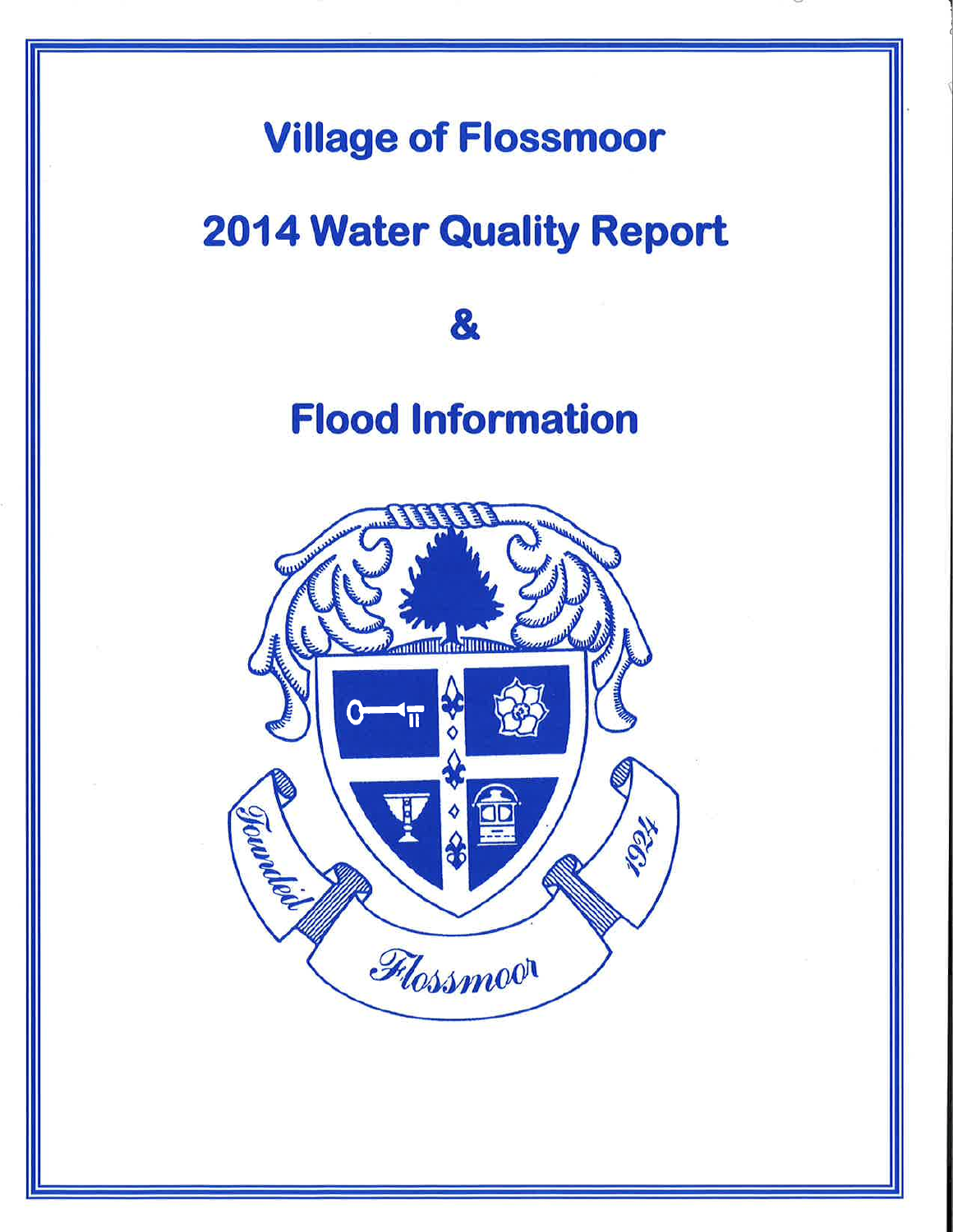## Annual Drinking Water Quality Report

### **FLOSSMOOR**

#### 1L0310870

Annual Water Quality Report for the period of January 1 to December 31, 2014

This report is intended to provide you with important information about your drinking water and the efforts made by the water system to provide safe drinking water.

The source of drinking water used by FLOSSMOOR is Purchased Surface Water.

For more information regarding this report contact:

Name Aldric Hinton

Phone 708-957-4100

Este informe contiene información muy importante sobre el agua que usted bebe. Tradúzcalo ó hable con alguien que lo entienda bien.

### Source of Drinking Water

The sources of drinking water (both tap water and bottled water) include rivers, lakes, streams, ponds, reservoirs, springs, and groundwater wells' As water travels over the surface of the land or through the ground, it dissolves naturally-occurring minerals and, in some cases, radioactive material, and can pickup substances resulting from the presence of animals or from human activitY.

Contaminants that may be present in source water include:

- Microbial contaminants, such as viruses and bacteria, which may come from sewage treatment plants, septic systems, agricultural livestock operations and wildlife.
- Inorganic contaminants, such as salts and metals, which can be naturally occurring or result from urban storm water runoff, industrial, or domestic wastewater discharges, oil and gas production, mining, or farming.
- Pesticides and herbicides, which may come from a variety of sources such as agriculture, urban storm water runoff, and residential uses.
- Organic chemical contaminants, including synthetic and volatile organic chemicals, which are by-products of industrial processes and petroleum production, and can also come from gas stations, urban storm water runoff, and septic systems.
- Radioactive contaminants, which can be naturally-occurring or be the result of oil and gas production and mining activities.

Drinking water, including bottled water, may reasonably be expected to contain at least small amounts of some contaminants. The presence<br>In experiments does not pecessarily indicate that water poses a health risk. More inf of contaminants does not necessarily indicate that water poses a health risk. More information about contaminants and potential health effects can be obtained by calling the EPA's Safe Drinking Water Hotline at (800) 426-4791.

In order to ensure that tap water is safe to drink, EPA prescribes regulations which limit the amount of certain contaminants in water provided in a protection for public In order to ensure that tap water is sale to diffit, ETA presenced regulations inherence that which must provide the same protection for public<br>by public water systems. FDA regulations establish limits for contaminants in health

persons with cancer undergoing chemotherapy, persons who have undergone organ transplants, people with HIV/AIDS or other immune Some people may be more vulnerable to contaminants in drinking water than the general population. Immuno-compromised persons such as system disorders, some elderly and infants can be particularly at risk from infections. These people should seek advice about drinking water from their health care providers. EPA/CDC guidelines on appropriate means to lessen the risk of infection by Cryptosporidium and other microbial contaminants are available from the Safe Drinking Water Hotline (800-426-4791).

water, you may wish to have your water tested. Information on lead in drinking water, testing<br>water, you may wish to have your water tested. Information on lead in drinking water, testing If present, elevated levels of lead can cause serious health problems, especially for pregnant women and young children. Lead in drinking<br>water is primarily from materials and components associated with service lines and h materials used in plumbing components. When your water has been sitting for several hours, you can minimize the potential for lead exposure by flushing your tap for 30 seconds to 2 minutes before using water for drinking or cooking. If you are concerned about lead in your water, you may wish to have your number of the Hotline or at http://www.epa.gov/safewater.lead

| <b>Source Water Information</b><br>Source Water Name |                         | Type of Water | <b>Report Status</b> | Location                  |
|------------------------------------------------------|-------------------------|---------------|----------------------|---------------------------|
| CC01 FROM HOMEWOOD                                   | FF IL0311350 TP01: LAKE | <b>SW</b>     |                      | NEW NORTH PUMPING STATION |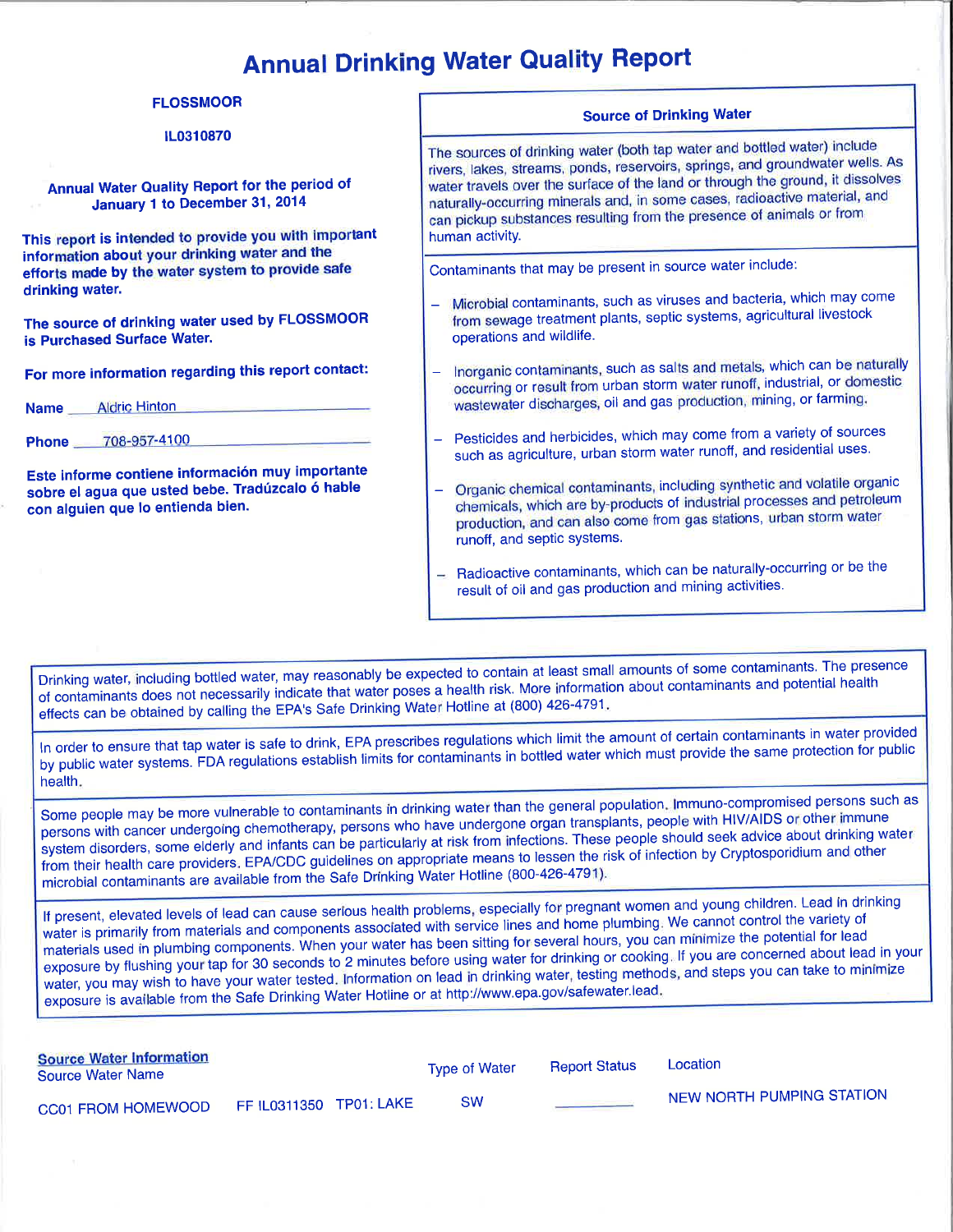### Source Water Assessment

We want our valued customers to be informed about their water quality. lf you would like to learn more, please feel welcome to attend any of our regularly scheduled meetings. The source water assessment for our supply has been completed by the lllinois EPA. lf you would like a copy of this information, please stop by City Hall or call our water operator at 708-957-4100. To view a summary version on the completed Source Water Assessments, including: lmportance of Source Water; Susceptibility to Contamination Determination; and documentation/recommendation of Source Water Protection Efforts, you may access the lllinois EPA website at http://www.epa.state.il.us/cgi-bin/wp/swap-fact-sheets.pl.

The lllinois EPA considers all surface water sources of community water supply to be susceptible to potential pollution problems. The very nature of surface water allows contaminants to migrate into the intake with no protection only dilution. This is the reason for mandatory treatment for all surface water supplies in lllinois. Chicago's offshore intakes are located at a distance that shoreline impacts are not usually considered a factor on water quality. At certain times of the year, however, the potential for contamination exists due to wet-weather flows and river reversals. ln addition, the placement of the crib structures may serve to attract waterfowl, gulls and terns that frequent the Great Lakes area, thereby concentrating fecal deposits at the intake and thus compromising the source water quality. Conversely, the shore intakes are highly susceptible to storm water runoff, marinas and shoreline point sources due to the influx of groundwater to the lake.

## 2014 Regulated Contaminants Detected

#### Lead and Copper

#### Definitions:

Action Level Goal (ALG): The level of a contaminant in drinking water below which there is not known or expected risk to health. ALGs allow for a margin of safety. Action Level (AL): The concentration of a contaminant which, if exceeded, triggers treatment or other requirements which a water system must follow.

| <b>Lead</b><br>and<br><b>Copper</b> | <b>Date</b><br><b>Sampled</b> | <b>MCLG</b> | <b>Action</b><br>Level<br>(AL) | 90th<br><b>Percentile</b> | $#$ Sites<br><b>Over AL</b> | <b>Units</b> | <b>Violation</b> | <b>Likely Source of Contamination</b>                                                                         |
|-------------------------------------|-------------------------------|-------------|--------------------------------|---------------------------|-----------------------------|--------------|------------------|---------------------------------------------------------------------------------------------------------------|
| Copper                              | 08/07/2012                    | l.3         | 3. ا                           | 0.13                      |                             | ppm          |                  | Erosion of natural deposits; Leaching from wood<br>preservatives; Corrosion of household plumbing<br>systems. |

### **Water Quality Test Results**

| Maximum Contaminant Level Goal or MCLG:               | The level of a contaminant in drinking water below which there is no known or expected risk to<br>health. MCLGs allow for a margin of safety.                                                                |  |  |  |  |  |
|-------------------------------------------------------|--------------------------------------------------------------------------------------------------------------------------------------------------------------------------------------------------------------|--|--|--|--|--|
| Maximum Contaminant Level or MCL:                     | The highest level of a contaminant that is allowed in drinking water. MCLs are set as close to<br>the MCLGs as feasible using the best available treatment technology.                                       |  |  |  |  |  |
| Maximum residual disinfectant level<br>goal of MRDLG: | The level of a drinking water disinfectant below which there is no known or expected<br>risk to health. MRDLGs do not reflect the benefits of the use of disinfectants to control<br>microbial contaminants. |  |  |  |  |  |
| Maximum residual disinfectant level<br>or MRDL:       | The highest level of a disinfectant allowed in drinking water. There is convincing<br>evidence that addition of a disinfectant is necessary for control of microbial contaminants.                           |  |  |  |  |  |
| Definitions:                                          | The following tables contain scientific terms and measures, some of which may require<br>explanation.                                                                                                        |  |  |  |  |  |
| ppb:                                                  | micrograms per liter or parts per billion - or one ounce in 7,350,000 gallons of water.                                                                                                                      |  |  |  |  |  |
| $n/a$ :                                               | not applicable                                                                                                                                                                                               |  |  |  |  |  |
| Avg:                                                  | Regulatory compliance with some MCLs are based on running annual average of monthly<br>samples.                                                                                                              |  |  |  |  |  |
| ppm:                                                  | milligrams per liter or parts per million - or one ounce in 7,350 gallons of water.                                                                                                                          |  |  |  |  |  |

## Regulated Detected

| <b>Disinfectants and</b><br><b>Disinfections by-Products</b> | <b>Collection</b><br><b>Date</b> | <b>Highest</b><br><b>Level</b><br><b>Detected</b> | Range of<br><b>Levels</b><br><b>Detected</b> | <b>MCLG</b>           | <b>MCL</b> | <b>Units</b> | <b>Violation</b> | <b>Likely Source of Contamination</b>      |
|--------------------------------------------------------------|----------------------------------|---------------------------------------------------|----------------------------------------------|-----------------------|------------|--------------|------------------|--------------------------------------------|
| Chlorine                                                     | 12/31/2014                       | 0.7                                               | $0.5 - 0.96$                                 | $MRDLG = 4$           | $MRDL = 4$ | ppm          |                  | Water additive used to control microbes.   |
| Haloacetic Acids (HAA5)                                      | 2014                             | 22                                                | $10.75 - 22.2$                               | No goal for the total | 60         | ppb          |                  | By-product of drinking water disinfection. |
| Total Trihalomethanes (TThm)*                                | 2014                             | 50                                                | $44.2 - 50$                                  | No goal for the total | 80         | ppb          |                  | By-product of drinking water disinfection. |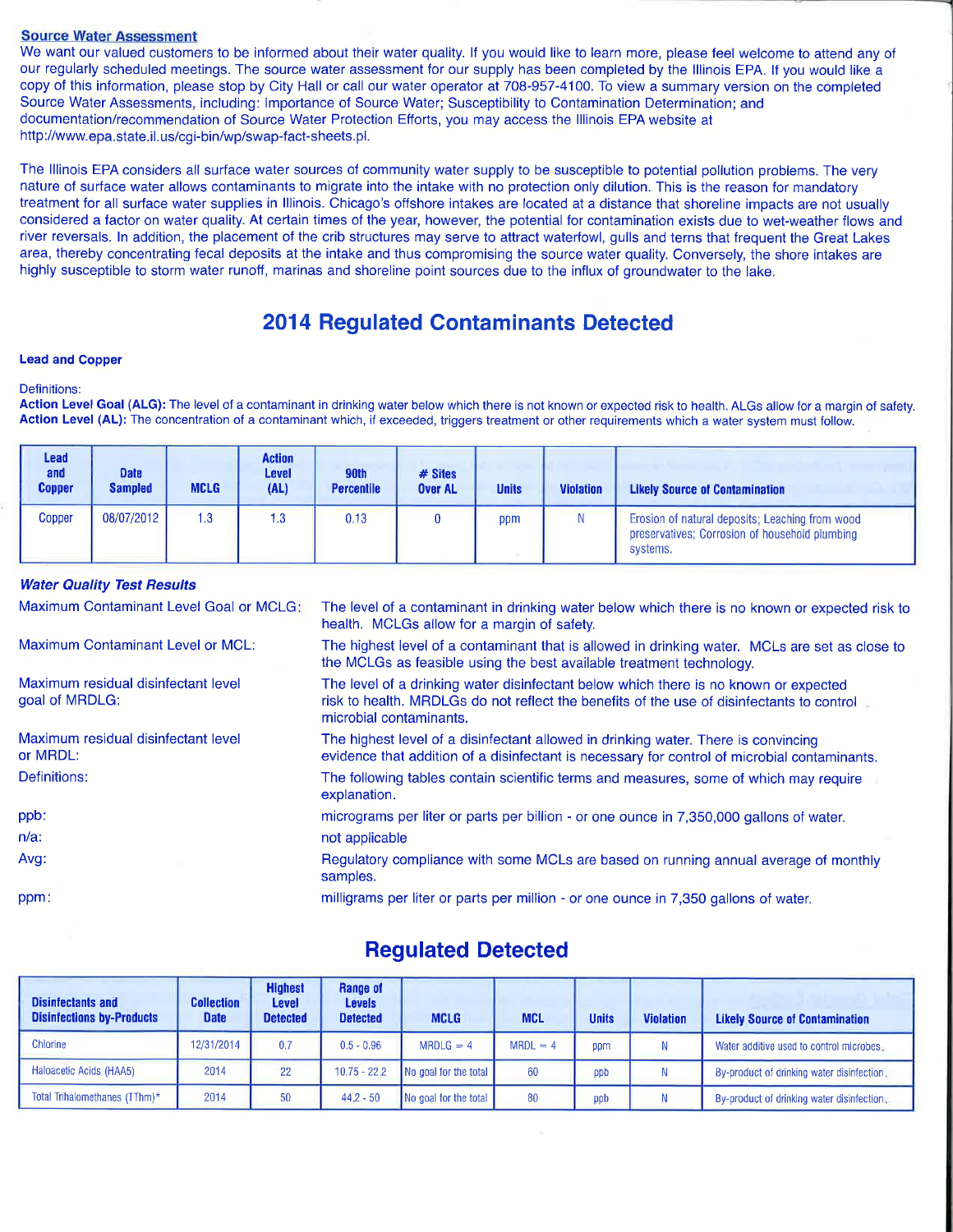#### 0316000 CHICAGO

## DATA TABULATED BY CHICAGO DEPARTMENT OF WATER MANAGEMENT 2014 Water Quality Data

### -Definition of Terms-

Maximum Contaminant Level Goal (MCLG): The level of a contaminant in drinking water below which there is no known or expected risk to health. MCLGs allow for a margin of safety.

Maximum Contaminant Level (MCL): The highest level of a contaminant that is allowed in drinking water. MCLs are set as close to the MCLGs as feasible using the best available treatment technology.

Maximum Residual Disinfectant Level Goal (MRDLG): The level of a drinking water disinfectant below which there is no known or expected risk to health. MRDLGs do not reftect the benefits of the use of disinfectants to control microbial contaminants.

Maximum Residual Disinfectant Level (MRDL): The highest level of a disinfectant allowed in drinking water. There is convincing evidence that addition of a disinfectant is necessary for control of microbial contaminants.

Highest Level Detected: This column represents the highest single sample reading of a contaminant of all the samples collected in 2011.

Range of Detections: This column represents a range of individual sample results, from lowest to highest that were collected during the CCR calendar year.

Date of Sample: If a date appears in this column, the Illinois EPA requires monitoring for this contaminant less than once per year because the concentrations do not frequently change. If no date appears in the column, monitoring for this contaminant was conducted during the Consumer Confidence Report calendar year.

Action Level (AL): The concentration of a contaminant which, if exceeded, triggers treatment or other requirements which a water system must follow.

Treatment Technique (TT): A required process intended to reduce the level of a contaminant in drinking water.

**ND:** Contaminant not detectable at or above the reporting or testing limits.

**N/A:** Not applicable

### Detected Contaminants

| <b>Contaminant (unit of measurement)</b><br><b>Typical Source of Contaminant</b>                                                                       | <b>MCLG</b>    | <b>MCL</b>            | <b>Highest Level</b><br><b>Detected</b> | Range of<br><b>Detections</b> | <b>Violation</b> | Date of<br><b>Sample</b> |
|--------------------------------------------------------------------------------------------------------------------------------------------------------|----------------|-----------------------|-----------------------------------------|-------------------------------|------------------|--------------------------|
| <b>Turbidity Data</b>                                                                                                                                  |                |                       |                                         |                               |                  |                          |
| TURBIDITY (NTU/Lowest Monthly %≤0.3 NTU)<br>Soil runoff.                                                                                               | N/A            | TT(95%≤0.3NTU)        | 100%                                    | 100% - 100.0%                 |                  |                          |
| <b>TURBIDITY (NTU/Highest Single Measurement)</b><br>Soil runoff.                                                                                      | N/A            | <b>TT(Limit 1NTU)</b> | 0.11                                    | N/A                           |                  |                          |
| <b>Inorganic Contaminants</b><br><b>BARIUM</b> (ppm)<br>Discharge of drilling wastes; Discharge from metal refineries;<br>Erosion of natural deposits. | $\overline{2}$ | $\overline{2}$        | 0.0227                                  | $0.0223 - 0.0227$             |                  |                          |
| NITRATE (AS NITROGEN) (ppm)<br>Runoff from fertilizer use: Leaching from septic tanks,<br>sewage: Erosion of natural deposits.                         | 10             | 10                    | 0.31                                    | $0.30 - 0.31$                 |                  |                          |
| TOTAL NITRATE & NITRITE [AS NITROGEN] (ppm)<br>Runoff from fertilizer use; Leaching from septic tanks,<br>sewage; Erosion of natural deposits.         | 10             | 10                    | 0.31                                    | $0.30 - 0.31$                 |                  |                          |
| [대통령 2011년 1월 20일 - 대한민국 19월 20일 10월 20일 11월 20일 11월 20일 11월 20일 11월 20일 11월 20일 11월 20일 11월 20일 11월 20일 11월 20일                                       |                |                       |                                         |                               |                  |                          |

### Total 0rganic Carbon

TOC [TOTAL ORGANIC CARBON]

The percentage of Total Organic Carbon (TOC) removal was measured each month and the system met all TOC removal requirements set by IEPA

### -Unit of Measurement-

ppm: Parts per million, or milligrams per liter. ppb: Parts per billion, or micrograms per liter. NTU: Nephelometric Turbidity Unit, used to measure cloudiness in drinking water %<0.3 NTU: Percent of samples less than or equal to 0.3 NTU pCi/l: Picocuries per liter, used to measure radioactivity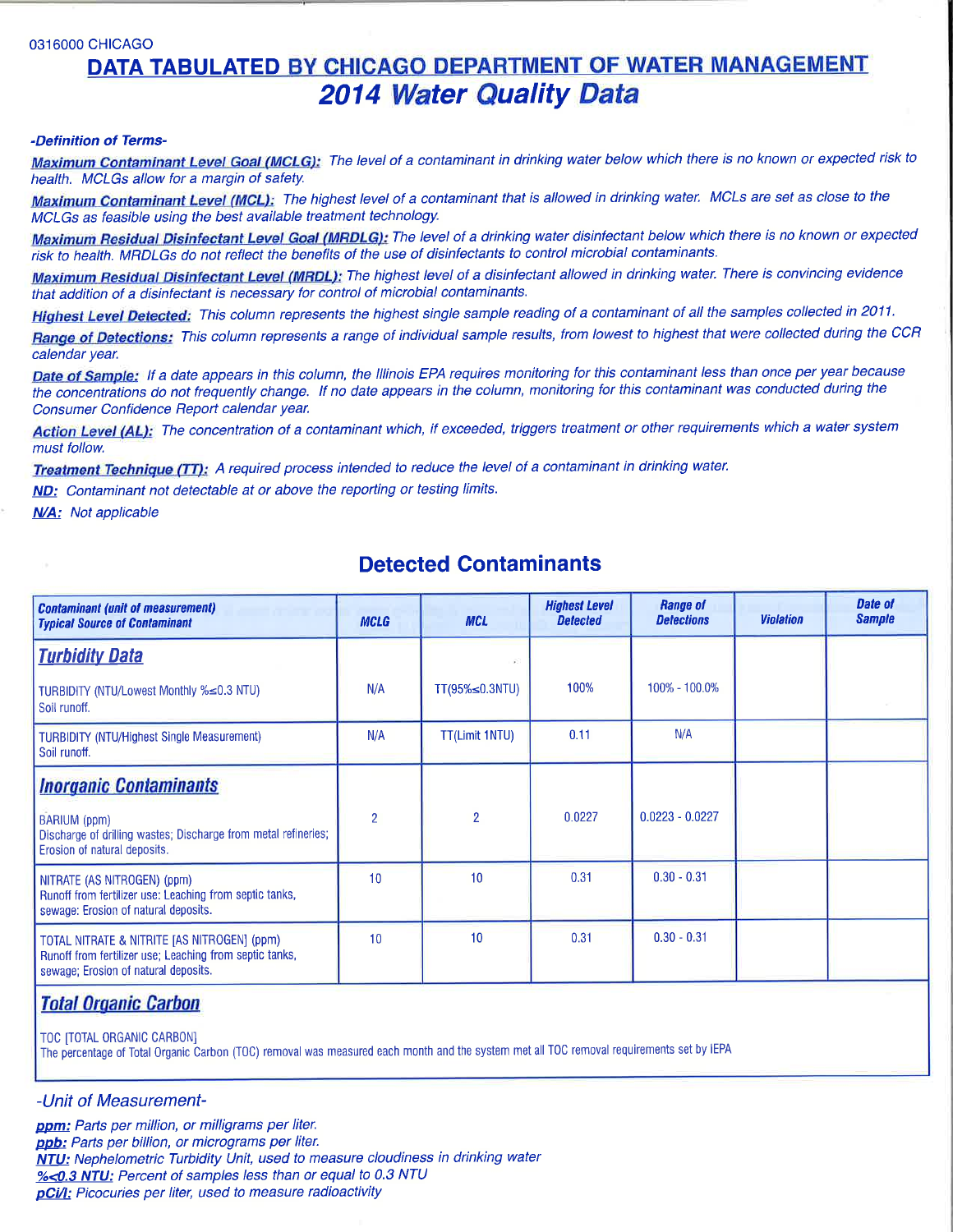| <b>Contaminant (unit of measurement)</b><br><b>Typical Source of Contaminant</b>           | <b>MCLG</b>  | <b>MCL</b>     | <b>Highest Level</b><br><b>Detected</b> | <b>Range of</b><br><b>Detections</b> | <b>Violation</b> | Date of<br><b>Sample</b> |
|--------------------------------------------------------------------------------------------|--------------|----------------|-----------------------------------------|--------------------------------------|------------------|--------------------------|
| <b>Unregulated Contaminants</b>                                                            |              |                |                                         |                                      |                  |                          |
| Sulfate (ppm)<br>Erosion of naturally occurring deposits.                                  | N/A          | N/A            | 35.5                                    | $20.9 - 35.5$                        |                  |                          |
| SODIUM (ppm)<br>Erosion of naturally occurring deposits;<br>Used as water softener.        | N/A          | N/A            | 10.0                                    | $9.53 - 10.0$                        |                  |                          |
| <b>State Requiated Contaminants</b>                                                        |              |                |                                         |                                      |                  |                          |
| Fluoride (ppm)<br>Water additive which promotes strong teeth.                              | 4            | $\overline{4}$ | 0.98                                    | $0.94 - 0.98$                        |                  |                          |
| <b>Radioactive Contaminants</b>                                                            |              |                |                                         |                                      |                  |                          |
| COMBINED RADIUM 226/228 (pCi/L)<br>Decay of natural and man-made deposits.                 | 0            | 5              | 0.84                                    | $0.50 - 0.84$                        |                  |                          |
| GROSS ALPHA excluding radon and uranium (pCi/L)<br>Decay of natural and man-made deposits. | $\mathbf{0}$ | 15             | 6.6                                     | $6.1 - 6.6$                          |                  |                          |

### **UCMR3 Compliance Reporting**

In compliance with the Unregulated Contaminant Monitoring Rule 3 (UCMR3) as required by the EPA, the City of Chicago has monitored for 28 contaminants suspected to be present in drinking water, but that do not have health-based standards set under the Safe drinking Water Act. The monitoring results were reported to the EPA. The list of UCMR3 contaminants that we have monitored included volatile organic chemicals, metals, perfluorinated compounds, hormones, 1,4-dioxane and chlorate. The contaminants that were detected in this monitoring program are listed below.

| CHROMIUM (ppb)                                                                                                                                            | 100       | 100       | 0.3    | $0.2 - 0.3$       |  |
|-----------------------------------------------------------------------------------------------------------------------------------------------------------|-----------|-----------|--------|-------------------|--|
| Naturally-occurring element; used in making steel and other alloys<br>  MOLYBDENUM (ppb)<br>Naturally-occurring element found in ores and present plants, | <b>NA</b> | <b>NA</b> | 1.1    | $1.0 - 1.1$       |  |
| animals and bacteria; commonly used form molybdenum trioxide<br>STRONTIUM (ppb)<br>Naturally-occurring element has been used in cathode-ray tube TVs      | <b>NA</b> | <b>NA</b> | 120    | $110 - 120$       |  |
| to block x-ray emissions<br>VANADIUM (ppb)                                                                                                                | <b>NA</b> | <b>NA</b> | 0.3    | $ND - 0.3$        |  |
| Naturally-occurring metal; vanadium pentoxide is used as a catalyst<br>and a chemical intermediate                                                        | <b>NA</b> | <b>NA</b> | 0.22   | $0.18 - 0.22$     |  |
| CHROMIUM-6 or HEXAVALENT CHROMIUM (ppb)<br>Naturally-occurring element; used in making steel and alloys                                                   |           |           |        |                   |  |
| 4-ANDROSTENE-3, 17-DIONE (ppb)                                                                                                                            | <b>NA</b> | <b>NA</b> | 0.0008 | $0.0006 - 0.0008$ |  |
| Steroidal hormone naturally produced in the human body; and used<br>as an anabolic steroid and a dietary supplement                                       |           |           |        |                   |  |
| TESTOSTERONE (ppb)                                                                                                                                        | <b>NA</b> | <b>NA</b> | 0.0001 | $0.0001 - 0.0001$ |  |
| Androgenic steroid naturally produced in the human body; and<br>used in pharmaceuticals                                                                   |           |           |        |                   |  |

## **Water Quality Data Table Footnotes**

### **TURBIDITY**

Turbidity is a measure of the cloudiness of the water. We monitor it because it is a good indicator of water quality and the effectiveness of our filtration system and disinfectants.

### **UNREGULATED CONTAMINANTS**

A maximum contaminant level (MCL) for this contaminant has not been established by either state or federal regulations, nor has mandatory health effects language. The purpose for monitoring this contaminant is to assist USEPA in determining the occurrence of unregulated contaminants in drinking water, and whether future regulation is warranted.

### **FLUORIDE**

Fluoride is added to the water supply to help promote strong teeth. The Illinois Department of Public Health recommends an optimal fluoride range of 0.9 mg/l to 1.2 mg/l.

### **SODIUM**

There is not a state or federal MCL for sodium. Monitoring is required to provide information to consumers and health officials that are concerned about sodium intake due to dietary precautions. If you are on a sodium-restricted diet, you should consult a physician about this level of sodium in the water.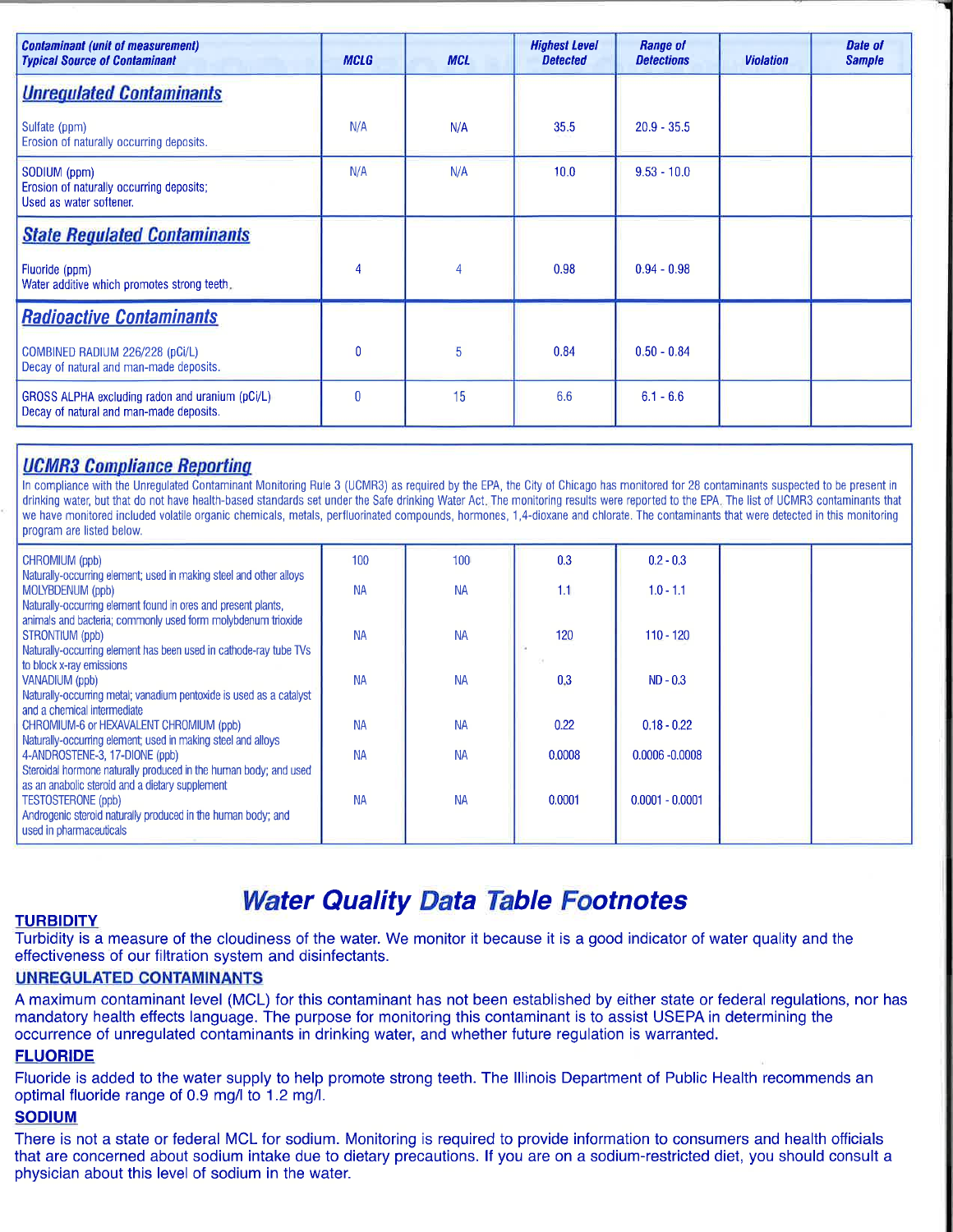# FLOSSMOOR FLOOD INFORMATTON FLOOD HAZARD AREAS

Flash-flooding is the general type of flooding caused by Butterfield Creek and Cherry Creek' During a normal flood event 2-4 inches of rain in <sup>a</sup> 3-4 ñour time period jeopardizes the Creeks' banks and overflows generally to the southern end of the Estates neighborhood, Old Flossmoor neighborhood, southern end of Heather Hill<br>neighborhood, and Southeast Flossmoor neighborhood, neighborhoods.

Stormwater flooding in Flossmoor is generally caused by three sources: Butterfield Creek and its tributaries, Cherry Creek and its tributaries, and localized street and drainage ditch flooding and overbanking. In some areas overbanking can cover streets and yards, with potential to flood cars, garages, basements and lower floors.

Flooding in any of these areas can come with little or no warning. For example, the heavy rain on September 13, 2008 caused widespread flooding throughout Flossmoor within a few short hours.

Information on whether your property is in the 100-year floodplain can be obtained by calling the Public Works Department at 708-957-4100. The Public Works office hours are from 7:00 a.m. until 3:30 p.m. Our Assistant Public Works Director, John Brunke, is a Certified Floodplain Manager. He can assist with any questions regarding flooding issues. The Village also has Elevation Certificates for review.

## FLOOD INSURANCE

If you do not have flood insurance, talk to your insurance agent. Most homeowner's insurance policies do not cover damage from floods. Flood insurance is only available to those participating communities in the National Flood Insurance Program (NFIP). Because of our floodplain mañagement programs that attempt to protect us from the multiple flooding hazards, the Village of Flossmoor is part of the NFIP and thus, residents are able to obtain flood insurance. Additionally, because the Village participates in FEMA's CRS program, flood insurance premiums are discounted.

Be sure to check your policy to ensure you have adequate coverage. Usually these policies cover the building structure, but not the contents. Contents coverage can also be obtained by asking. There is a 30-day waiting period before flood insurance becomes effective.

Plan ahead; do not wait until a flood is predicted before purchasing flood insurance.

If you are building inside the floodplain, thepurchase of flood insurance is mandatory if using federally regulated/insured bank for <sup>a</sup> loan,

## FLOOD SAFETY

The following common sense guidelines can help you from the dangers of flooding:

- Do not drive through a flooded area. More<br>people drown in cars than anywhere else. Do  $\blacktriangleright$ no drive around barriers.
- Do not walk through flowing water. Currents<br>can be deceptive. Six inches of water can  $\blacktriangleright$ knock you off your feet.
- wires. If your house is about to be flooded, turn off the power at the service box. Electrical current can travel through water. Electrocution is the 2<sup>nd</sup> leading cause of death during floods.
- $\triangleright$  Be alert to gas leaks. Turn off the gas to your house before it floods. If you smell gas, report it to your gas company or a Village official. Do not use candles, lanterns or open flame if you smell gas or are unsure if your gas has been shut off.
- $\triangleright$  Keep children away from the flood waters, ditches, culverts and storm drains. Flood waters can carry unimaginable items that have dislodged themselves. Culverts may suck smaller people into them rendering them helpless.
- $\ge$  Clean everything that has been wet. Flood water will be contaminated with sewage and other chemicals which pose severe health threats.
- Look out for animal, especially snakes. Small<br>animals that have been flooded out of their  $\blacktriangle$ home may seek shelter in yours.
- Do not use gas engines, such as a generator,<br>or charcoal fires **indoors** during power  $\blacktriangleright$ outages. Carbon monoxide exhaust can pose serious health hazards.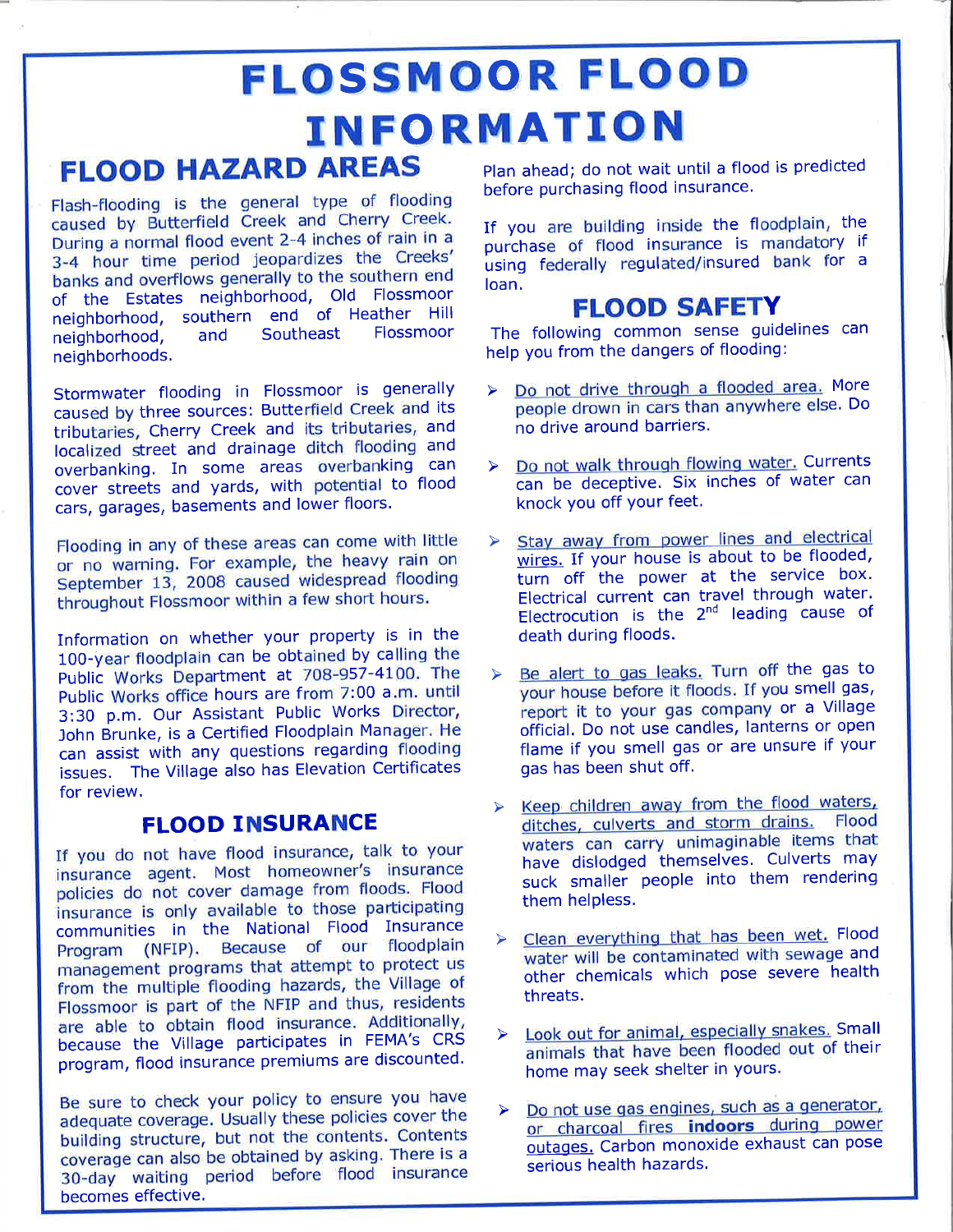## PROPERTY PROTECTION MEASURES

-

If you property is susceptible to flooding, there are many flood damage reduction measures you can employ.

- $\triangleright$  Watertight seal can be applied to brick and block walls to protect against lowlevel flooding.<br>Utilities such as heating & air
- $\blacktriangleright$ conditioning systems, water heaters and other major appliances can be elevated to higher floors in the
- structure or on raised platforms.<br>Temporary measures such as moving  $\blacktriangle$ furniture & other valuables to higher floors or sandbagging exterior
- openings will also help.<br>Elevating or relocating the entire  $\blacktriangle$ structure may also be a feasible option.

## FLOODPLAIN PERMIT REQUIREMENTS

All development within the 100-yr floodplain (not just construction of buildings, but filling, excavation, fences, etc.) is required to obtain a Village Permit, Applications must be made prior to doing any work in a floodplain area. Please contact the Building Department at 708-957-4101 to receive all the information you will need in order to properly develop in <sup>a</sup> floodplain. You may report any illegal development activities to the above number as well.

## SUBSTANTIAL IMPROVEMENT/DAMAGE

The NFIP requires that if the cost of improvements to a building or the cost to repair damages (from any cause) to <sup>a</sup> building exceeds 50% of the market value of the building (excluding land value), the entire building must be brought up to current floodplain management standards. Building improvement projects include exterior and<br>interior remodeling, rehabilitation, additions and repair and reconstruction projects. Additionally, the cost of currently planned improvements will be added to the cost of previously made improvements and compared to the existing market value to determine if the improvements exceed 50% of the structure's value. Please contact the Building Dept. at 708-957-4101 for more information.

## NATURAL & BENEFICIAL FUNCTIONS

Floodplains play a valuable role in providing natural and beneficial functions to the area around, and including Flossmoor. Floodplains that are relatively undisturbed provide a wide range of benefits to both human and natural systems. These benefits provide aesthetic pleasure as well as function to provide active processes such as filtering nutrients. The Butterfield Creek and Cherry Creek floodplain corridors are used as means to filter farm chemical run-off so that these areas can maintain bio-diversity and ecosystem sustainability. Both floodplains contain historic and archeological sites that provide opportunity for education and study. Both enhance waterfowl, fish<br>and other wildlife habitats and provide<br>feeding/breeding grounds. And lastly, both feeding/breeding floodplains provide natural erosion control and open space so further flooding damage does not occur.

### DRAINAGE SYSTEM MAINTENANCE

As simple as it may sound, simply keeping smaller ditches & streams free of debris can dramatically improve the run-off capacity of low-lying areas as well as greatly reduce the occurrence blockage that significantly contributes to flooding. It is illegal to dump materials into a required waterway & violators may be fined. The Village's Stormwater Management Ordinance states, "It shall be unlawful to deposit in any watercourse or other drainage facility any waste material, trash, trimmings, stones, earth, concrete, wood or any other material or substance not specifically permitted by the Director. If you see someone in the act of dumping or see debris in one of our watercourses, please contact the Public Works Department at 708-957- 4100.

## **ADDITIONAL INFORMATION**

If you should require further or more detailed information regarding flood-related issues in the Village of Flossmoor here are some additional resources:

- > FEMA.gov website www.msc.fema
- > Flossmoor Public Works 1700 Central Park Avenue Flossmoor, IL 60422 708-957-4tOO
- Floodplain Info page on www.flossmoor.orq website
- ▶ Flossmoor Public Library